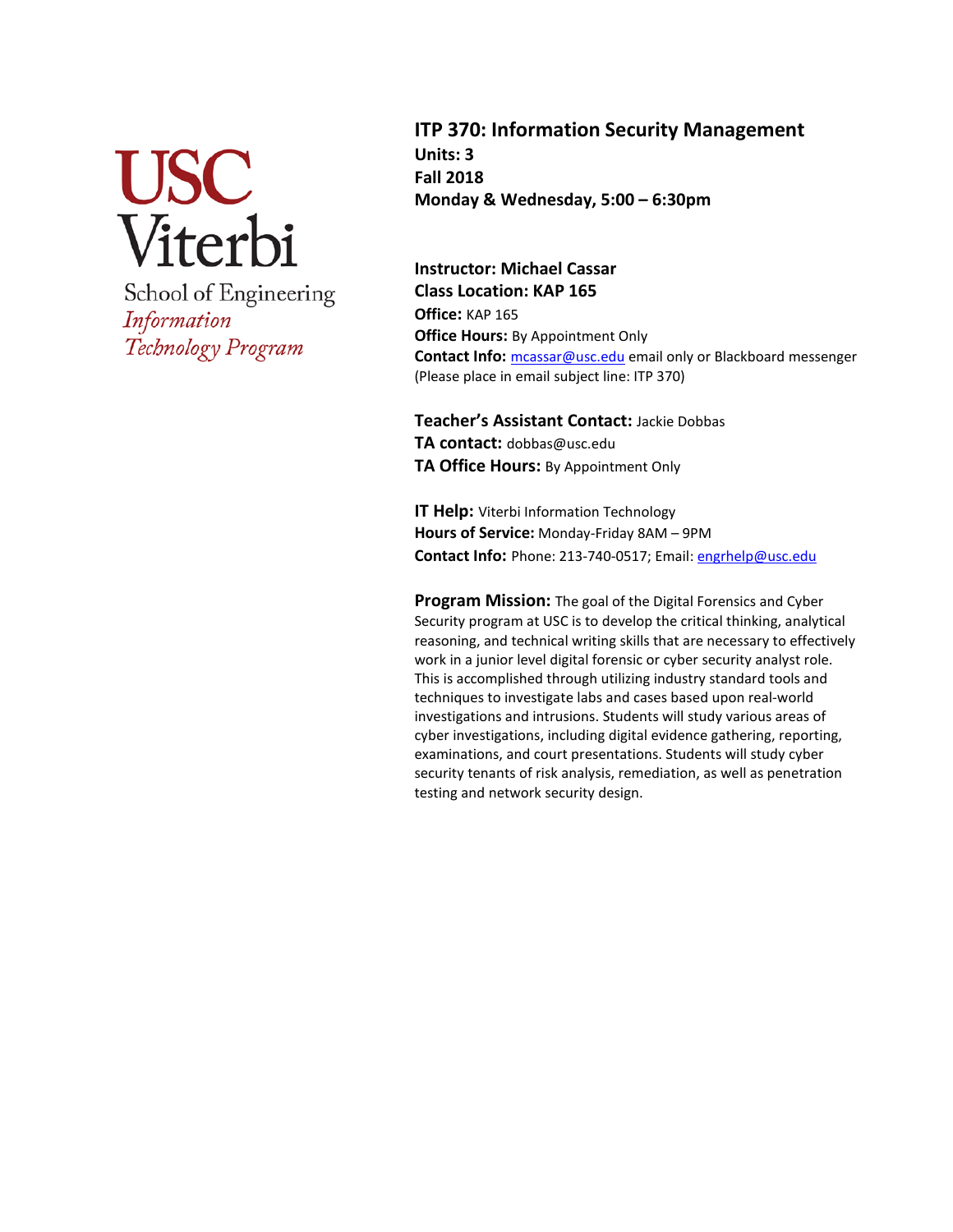### **Course Description**

This course is designed to teach the fundamentals of security management. The course is not technical in nature, but relies on the student's previous understanding of security systems. The course instead looks at security from a managerial perspective with regards to design, implementation, maintenance, and disaster recovery.

#### **Learning Objectives**

Upon completing this course, students will:

- Understand the fundamentals of managing information security systems and personnel
- Learn how security and management are interrelated
- Understand the laws and regulations surrounding information security
- Learn how to plan for disaster recovery
- Learn how to conduct security audit

#### **Prerequisite(s): ITP 125**

#### **Course Notes**

Course is letter graded, with any and all materials available on Blackboard (blackboard.usc.edu).

### **Technological Proficiency and Hardware/Software Required**

It is assumed that the student has baseline technical knowledge (basic computer usage, basic internet usage). For any upper-division course (300-level and above), it is assumed that you have refined your technical abilities in ITP 125, including basic Python scripting.

#### **Description and Assessment of Assignments**

The assignments will be a combination of in-class and out-of-class laboratory exercises. They will typically involve some form of procedural work (we will provide instructions), with some reflection on the work performed including researching processes and procedures performed. All laboratory exercises will be graded on a point-scale, typically between 10 and 20 points.

#### **Grading Breakdown**

The following percentage breakdown will be used in determining the grade for the course.

| Lab Assignments/News       | 40%  |
|----------------------------|------|
| <b>Class Participation</b> | 5%   |
| Midterm Exam               | 10%  |
| Final Exam                 | 15%  |
| Final Report               | 30%  |
| Total:                     | 100% |

### **Grading Scale**

Course final grades will be determined using the following scale

| A  | 93-100   |
|----|----------|
| А- | 90-92    |
| B+ | 87-89    |
| B  | 83-86    |
| B- | 80-82    |
| C+ | 77-79    |
| C  | 73-76    |
| C- | 70-72    |
| D+ | 67-69    |
| D  | 63-66    |
| D- | 60-62    |
| F  | 59 and b |

elow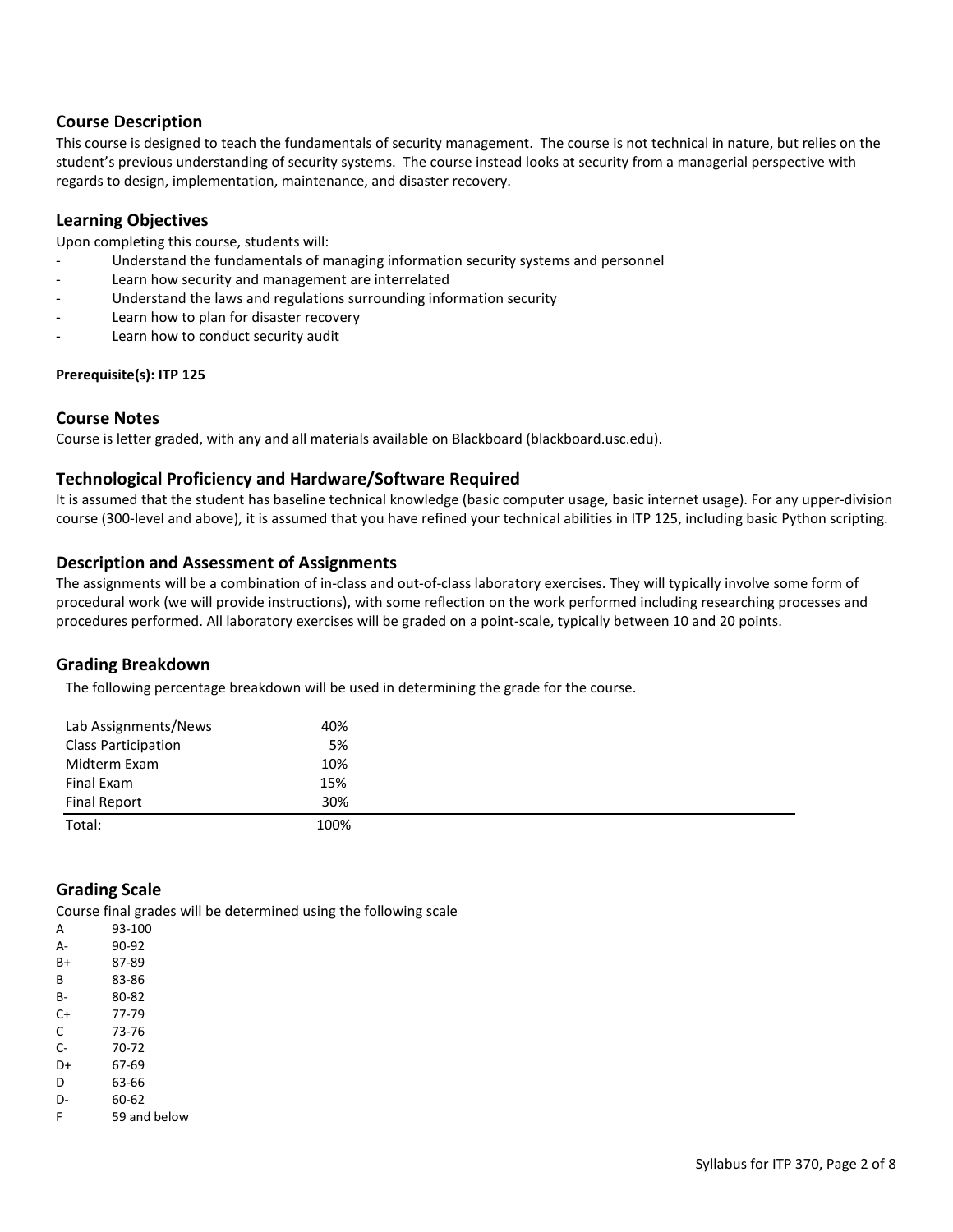### **Grading Policies**

The lab assistants, graders, and instructors will do their best to return assignments graded to students within one week of the submission. Certain assignments that are longer in length, including exams, case reports, and final projects, may require more time.

The grading rubric is posted. There is no curve, and grades are based on performance in the class. While we understand the importance of grades and maintaining a high GPA, we cannot hand out high marks without justified performance in the class. Do not rely upon an expectation of a guaranteed minimum final grade in this class regardless of its impact on your overall GPA, financial situation, familial situation, or the fate of the galaxy.

The instructor is the ultimate authority over any grade for any assignment, exam or class.

University policy states that no extra credit may be afforded to individual students without the same opportunity made available to everyone in the class. Should there be extra credit in the class, it will be made available to the entire class. Do not ask the instructor for additional extra credit.

Grades will be posted on Blackboard and it is your responsibility to ensure that the grades online are accurate and to follow your progress in the class.

### **Assignment Policies**

The labs will be posted on Blackboard under the "Assignments" or "Labs" section. Each lab will include instructions, a due date, and a link for electronic submission. Labs must be submitted using this link. Do not email your assignments to the instructor, lab assistants, or graders. TurnItIn may be utilized for some assignments, and you must make sure that you have fully submitted the assignment (usually a two step process).

Unless otherwise noted, all lab assignments are due at the beginning of class the next class period, unless otherwise modified by Blackboard announcement and/or email from the instructor and/or Lab Assistants. Some assignments (typically longer in length) will have a due date on 11:59:59 PM on the Friday or Sunday of the following week or specificed in the assignment announcement. Do not expect a timely response from the lab assistants, graders, or instructors if emailed after normal business hours particularly on the date the assignment is due.

If you join the class after the semester has started, you will have two weeks from the date of enrollment to complete all assignments due before you joined the class unless a written extension is granted from the instructor, typically via email.

It is your responsibility to submit your assignments on or before the due date and verify it has been successfully submitted. Assignments turned in up to 24 hours late will have 25% of the total points deducted from the graded score. Assignments turned in between 24 and 48 hours late will have 50% of the total points deducted from the graded score. After two days, submissions will not be accepted and you will receive no credit for the assignment.

The lab assistants and graders are not authorized to grant an extension on any assignment. Any extensions must be requested of the instructor in writing and confirmed in writing. If you ask for an extension on the day the assignment is due, without expressing an emergency such as being kidnapped and taken to Mexico, it will probably not be granted.

Certain assignments will require a paper submission, and you may be asked to submit them to the main ITP office. There have been previous allegations of student rudeness to the ITP Staff. If the staff complains about you being rude, you will have 25% automatically deducted from your assignment. Don't be rude.

The instructor and lab assistants reserve the right to not answer certain questions about the lab assignment. This is normally due to the nature of the question being directly related to the learning objectives of the lab. You are encouraged to use online resources to further your understanding of the material to successfully answer questions related to the lab assignment (in other words, use your research skills).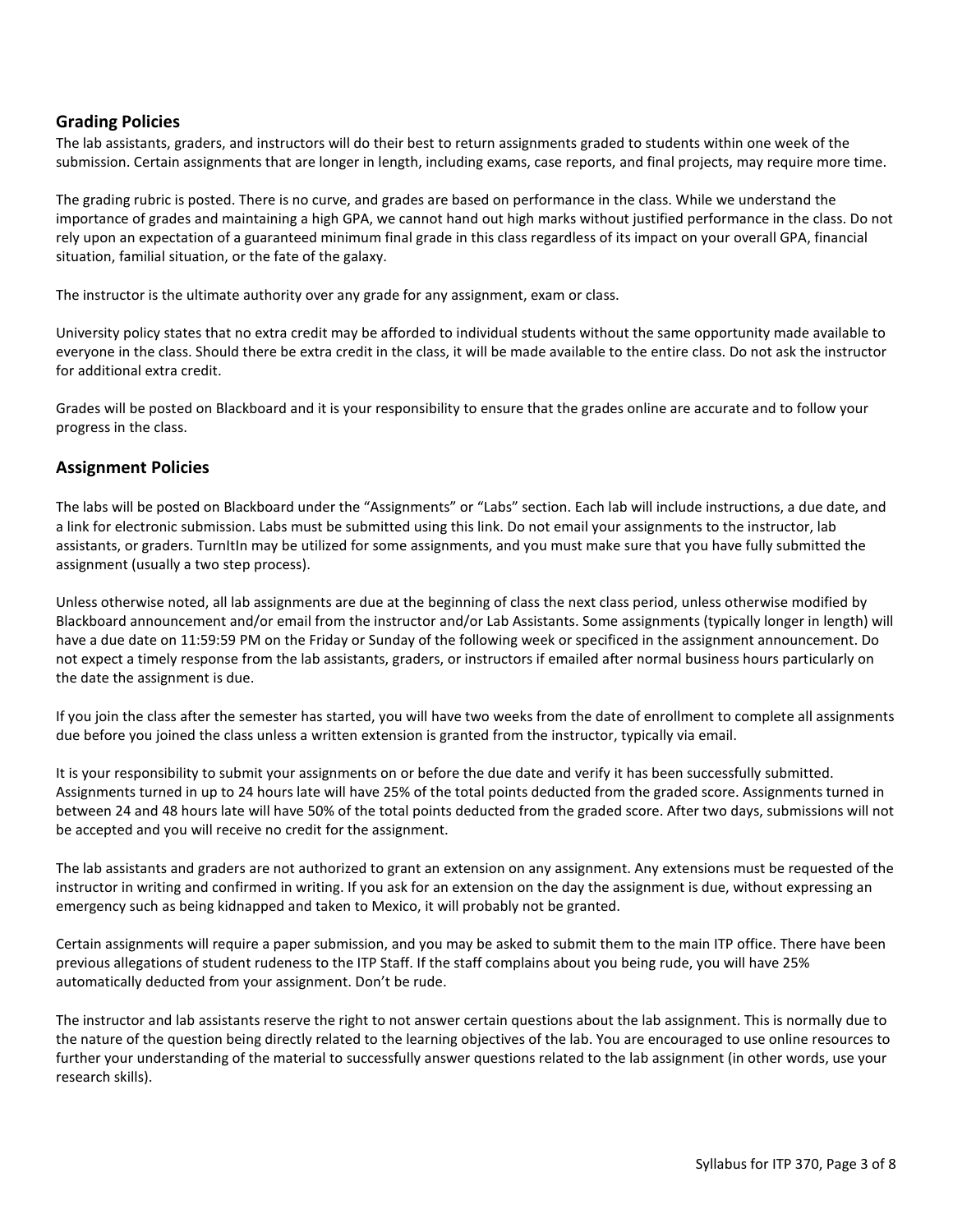All lab assignments have been tested by the instructor and/or lab assignments. Due to the nature of certain software packages and configurations in the lab, the assignments may or may not work as intended. You are encouraged to ask questions if something appears to not work correctly. However, there are certain instances where things are intended to not work correctly and the instructor and lab assistant will indicate as such. When in doubt, do a little research.

### **Exam Policies**

Please review the schedule of classes for the Final Exam schedule. Should you have a scheduling conflict with the final exam, you must contact the instructor and coordinate an alternative time by the end of Week three. Any requests made after Week 3 are not guaranteed to be accommodated.

Per USC policy, Final Exams must be scheduled during the assigned final examination schedule. It is your responsibility to arrange your travel after the scheduled date of the final exam.

All students are required to participate in the final exam and/or project. Failure to take the final exam and/or submit a final project will result in an automatic failure in the class.

No make-up exams (except for documented medical or family emergencies) will be offered nor will there be any changes made to the Final Exam schedule. Missing your alarm is not an emergency. A documented medical event (car accident with documentation), family emergency (death in the family), or alien abduction can be considered emergencies.

## **Contacting the Instructor, Lab Assistants or Graders**

When emailing the lab assistants, graders or instructor, please be sure to include your full name, student ID, class name and number, and class section (day and time) in the email.

Emails sent to the lab assistants or graders will be responded to within two business days. The instructor will endeavor to respond to emails within two business days. Do not email anyone with the expectation of an immediate response within the hour. Please do not complain when we have not responded to your email ten minutes before the assignment deadline.

Questions regarding individual clarification or regrade must be made through email to both the grader and the instructor. When requesting a regrade, the instructor has the prerogative to alter a grade higher or lower based upon a review of the entire assignment. Be absolutely certain before requesting a regrade of any assignment or exam – if you are going to roll the dice, be certain of your gamble.

Questions about lab assignments should be submitted through the class discussion board (typically Piazza). This will have a faster response rate. Do not post code or answers on Piazza.

The instructor will post his/her regular office hours on blackboard. You may request a meeting with the instructor outside of normal office hours. Should you go to the instructor's office outside of normal office hours or outside of a scheduled meeting, do not expect the instructor to be able to meet with you. We do have other responsibilities outside of the class.

### **Attendance Policy**

You are expected to be in class, on time, and distraction free. As this class meets twice a week and as it is lecture and lab any student who misses more than four classes is in danger of failing the course. Please see the instructor immediately if you have missed at least two class meetings.

This is a lab-based class. Certain class sections will be lecture, lab, or a combination of lecture and lab. Attendance is vital to success in the class, and punctuality is vital to success in your professional careers. The lab assistants will be taking attendance for every class meeting. If you anticipate missing a class due to an event, please email the lab assistants and instructor prior to the start of class. If you are sick, we want you to get better and not infect your fellow classmates – please email the lab assistants and instructor. Should you miss a class with a lab assignment, contact the lab assistants to determine available times to come to the lab and finish your assignment.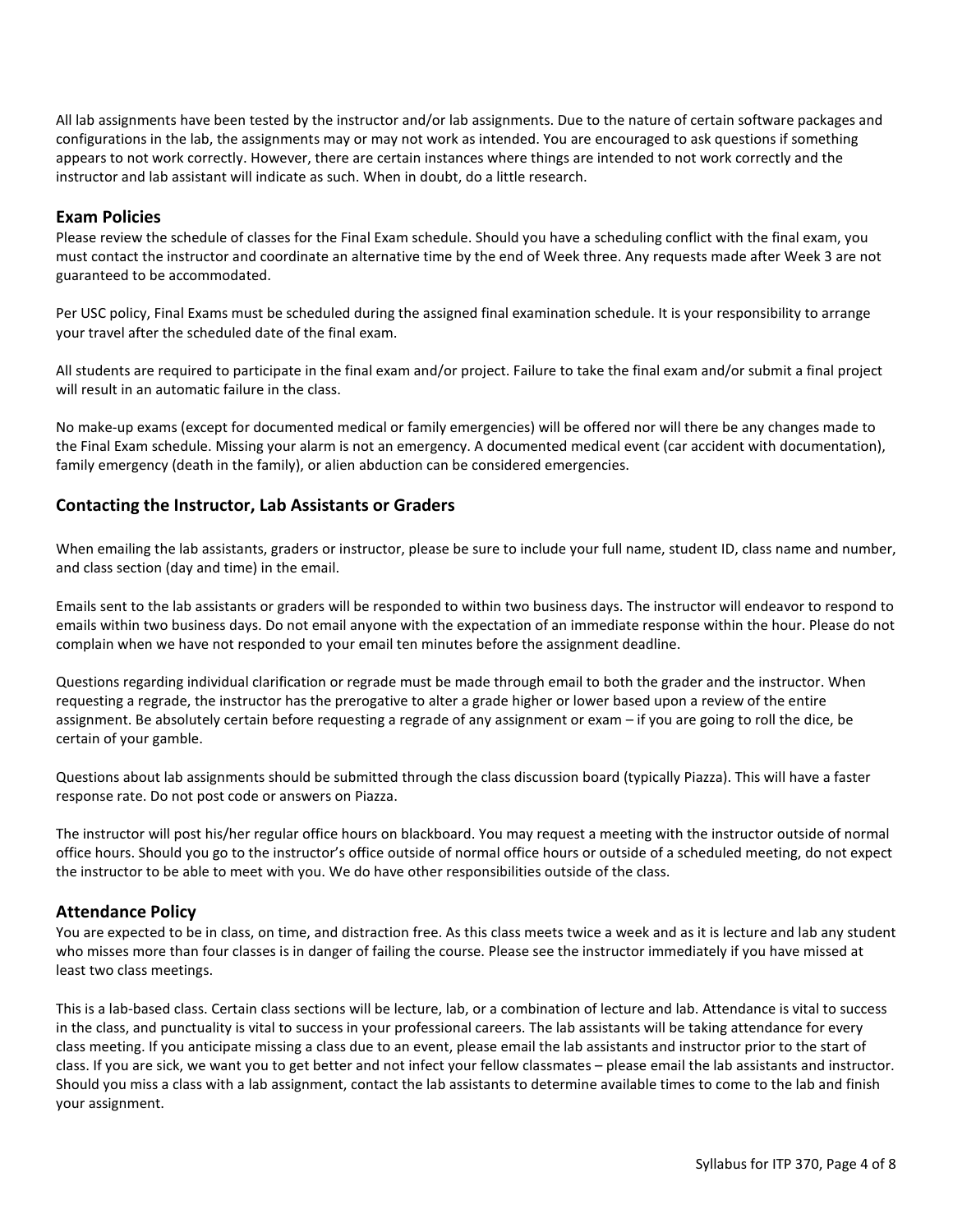### **Writing Skills**

A significant portion of the cyber security and digital forensics curriculum involves communicating what was discovered by writing professional quality reports. These reports are held to standards that are expected by professionals in industry who are writing reports for clients, attorneys, judges and juries. It is expected that the reports will be written with correct spelling, grammar and language nuances of the American English language. A component of each report grade will be based on writing style, grammar and word choice. These reports must be accessible to technical and non-technical readers alike.

If you are not a native English speaker and writer, it is recommended that you visit the USC American Language Institute (http://ali.usc.edu/) for resources to assist you in this course and your professional careers. Writing assistance is also available from the Dornsife Writing Center (https://dornsife.usc.edu/writingcenter/). You do not need to be a Dornsife student to take advantage of the services from the Writing Center. Additional writing assistance is also available from the Viterbi Writing Center in the form of Writing Consultations (http://viterbi.usc.edu/students/undergrad/varc/writing-consultations.htm). In accordance with University standards, plagiarism of any type will not be tolerated.

#### **News Assignment**

To promote class discussion, each student will be required to submit an article for class discussion starting week three. Articles shall be posted with a hyperlink to the article and a one-paragraph summary to the class Blackboard news discussion board for the appropriate week.

News stories should directly pertain to topics covered in this class.

- Post a link to the proper week on the Blackboard news board **no later than midnight the night before class**.
- Please submit a story that is no more than one week old.
- Please take care not to duplicate stories that have been submitted that week.
- If the story is behind a pay-wall or subscription-wall or requires a login, please submit a PDF copy along with the link.
- Be prepared to give a short two-minute summary of the article and any surrounding background details to start the discussion.
- Press releases including anything from prweb.com are not valid news content
- Make you you validate the veracity of your news story
	- o Example: Content from TheHackerNews is frequently inaccurate
- Groups will be posted to Blackboard once enrollment has settled.
- Each proper posting is worth 3 points which is 12 points of your lab assignments grade

**Additional University policies follow the course schedule.**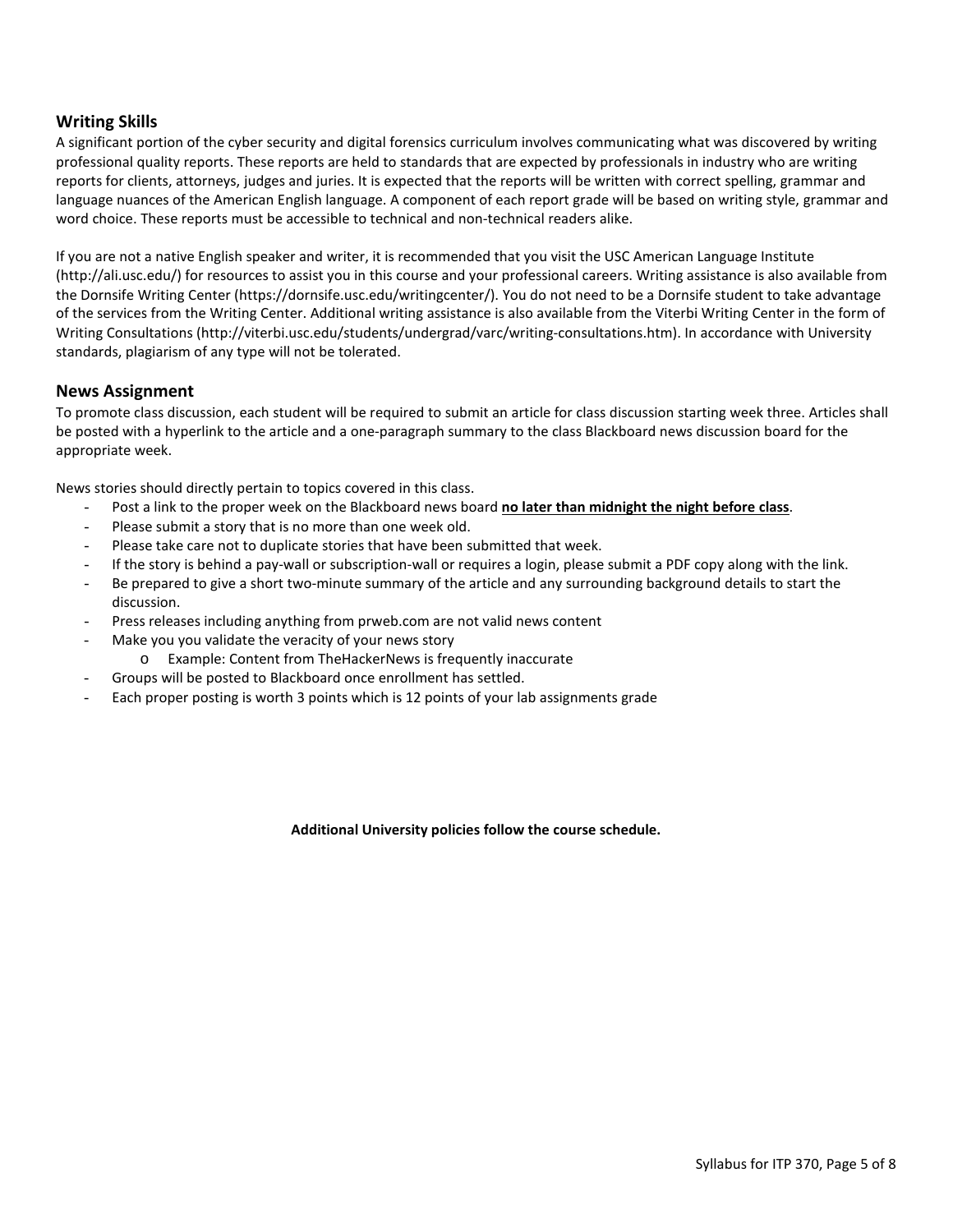# **Information Security Management ITP 370**

## **Course Outline -Fall 2018**

## Note: Schedule or Guest Lecturer subject to change

## **August 20 & 22 - Week 1 – Introduction & Defining the Cybersecurity Challenge\***

- Introduction to Cyber Security and Careers
- Types of Areas in Cyber Security
- Pathway of Cyber Security
- Where does Information Security Management Fit?

### **August 27 & 29 - Week 2 – Frameworks, Challenges, & Risk Management**

- Cybersecurity Frameworks
- Challenges
- The Risk Management Process

### **September 3 (Holiday) & 5 - Week 3 – Enterprise Cybersecurity Architecture**

- Architecture in Depth
- 11 Function Areas
- Incident Response

### **September 10 & 12 - Week 4 – Implementing Enterprise Cybersecurity\***

- IT Organization / Life Cycle
- Security Scopes and Policies
- Selecting Security Controls

### *Homework 1 DUE and Architecture Drawing Assignment*

## **September 17 & 19 - Week 5 – Operating Enterprise Cybersecurity\***

- Operational Responsibilities
- IT and Cybersecurity Processes
- Functional Area Operational Objectives

### **September 24 & 26 - Week 6 – Meeting the Cybersecurity Challenge**

- Controls
- Capabilities
- Cybersecurity and Enterprise IT

## *Homework 2 DUE – September 26th*

### **October 1 & 3 - Week 7 – Virtualization and Mobility**

- Understanding Cloud Computing
- Review of Platforms in Enterprise Virtualization
- Mobility and BYOD

### *Engineering Drawing Assignment – October 3rd*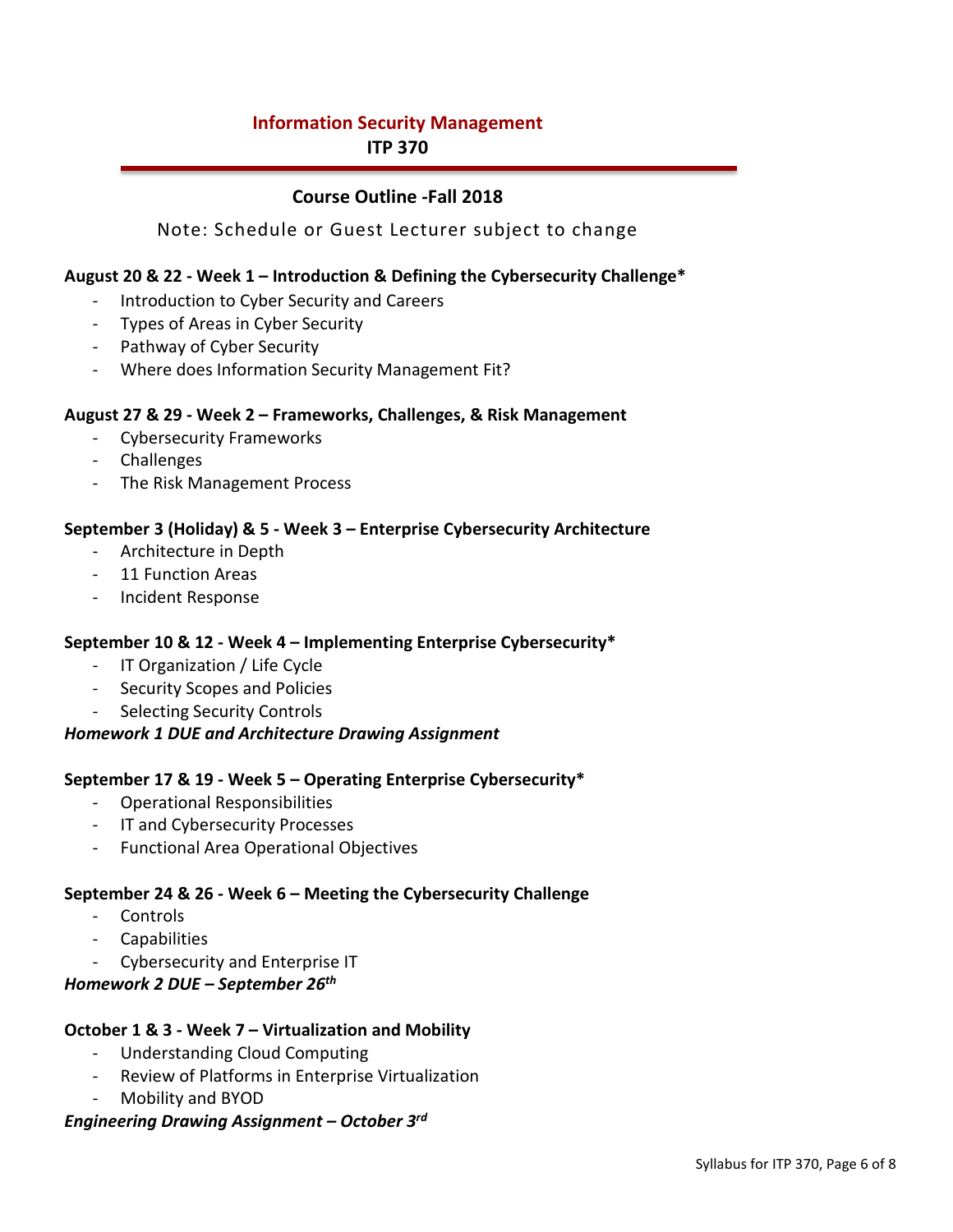## **October 8 & 10 - Week 8 – Contingency Planning and Legal\***

- Business Continuity
- Disaster Recovery
- Compliance

*Homework 3 DUE – October 10th*

## **October 15 & 17 - Week 9 – NOC vs. SOC\***

- Network Operations Center
- Security Operations Center
- Benefits vs. Risks

## *Compliance & Policies Assignment – October 17th*

## **October 22 & 24 - Week 10 - Midterm (Monday) and Project Management**

- Project Planning
- Budgeting
- Scrum Project Management
- \*\*\*Introduction to Final Group Projects\*\*\*

## *Homework 4 DUE – October 24th*

## **October 29 & 31 – Week 11 -Investigation & Remediation\***

- Attack Lifecycle
- Incident Response Procedures & Determining a Response
- Legal Implications

## *Project Management Assignment – October 31st*

## **November 5 & 7 - Week 12 – Security Operations Center**

- Control Layers
- Administration
- Maintanance

## **November 12 & 14 – Week 13 – Review of Project Reports**

## **November 19 & 21 (Holiday) – Week 14 – Final Projects DUE**

## **November 26 & 28 Week 15 – Guest Speakers**

- Herjavec Group
- Kroll Inc. (Security Investigations)
- Ernst & Young
- KPMG
- PwC

## **December 5 – Final Exam**